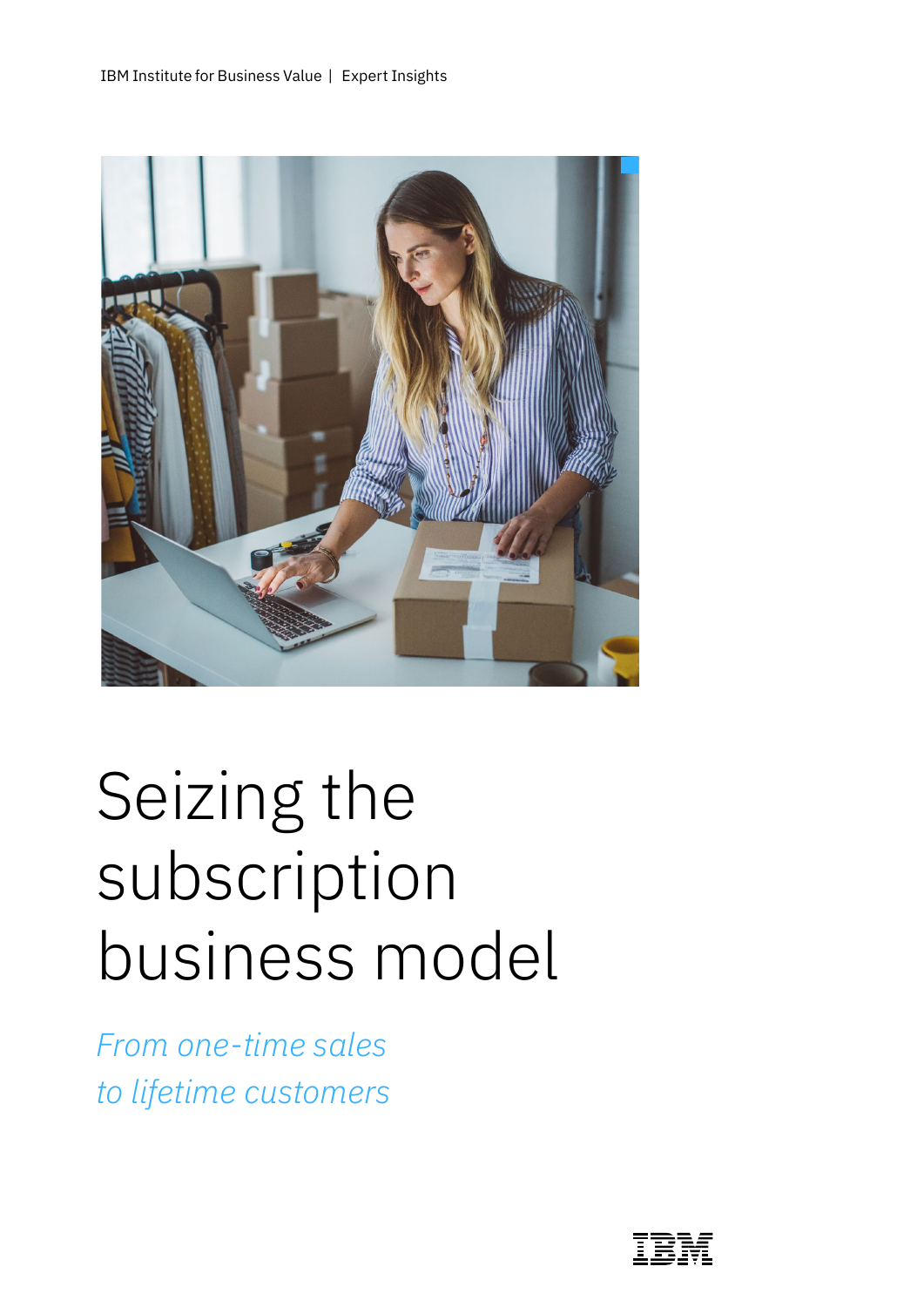# Experts on this topic

#### *Stefano Fanfarillo*

Senior Global Partner IBM Consulting [Stefano.Fanfarillo@ibm.com](mailto:Stefano.Fanfarillo@ibm.com) [linkedin.com/in/stefanofanfarillo](http://www.linkedin.com/in/stefanofanfarillo) Stefano leads the Customer Strategy and Process practice for IBM globally. He has more than 20 years of experience advising and supporting clients with transforming their analytics, marketing, and customer experience operations across multiple sectors and geographies.

#### *Sara Carlson*

Partner, Global Digital Commerce IBM Consulting [saracarl@us.ibm.com](mailto:saracarl@us.ibm.com) [linkedin.com/in/sara-carlson-6089013](http://linkedin.com/in/sara-carlson-6089013)

Sara is a Partner and Executive in the IBM Global Digital Commerce practice focused on commerce business transformation and the "Monetization of Anything as a Service." With more than 25 years' experience as a consultant and technology leader, she brings a unique perspective on leading customers through major business and digital transformation programs.

#### *Jean-Michel Fally*

Partner, Enterprise Strategy IBM Consulting [Jean-Michel.Fally@ibm.com](mailto:Jean-Michel.Fally@ibm.com) [linkedin.com/in/jean-michel-fally-b233385](http://linkedin.com/in/jean-michel-fally-b233385) Jean-Michel leads IBM's US Enterprise Strategy practice for the Distribution Sector, which includes the Consumer Products, Retail, and Travel and Transportation industries. He has more than 25 years of experience advising and supporting Fortune 500 clients with their growth strategies and digital operations transformations.

#### *Eileen Kelley*

Partner, Enterprise and Customer Strategy IBM Consulting [Eileen.Kelley@ibm.com](mailto:Eileen.Kelley@ibm.com) [linkedin.com/in/eileenkelley](https://www.linkedin.com/in/eileenkelley/)

Eileen has more than 20 years of experience in digital and customer transformation working with clients across industries on customer experience innovation. She has worked with several Fortune 500 brands on creating or reinventing their CRM and loyalty programs to accelerate growth.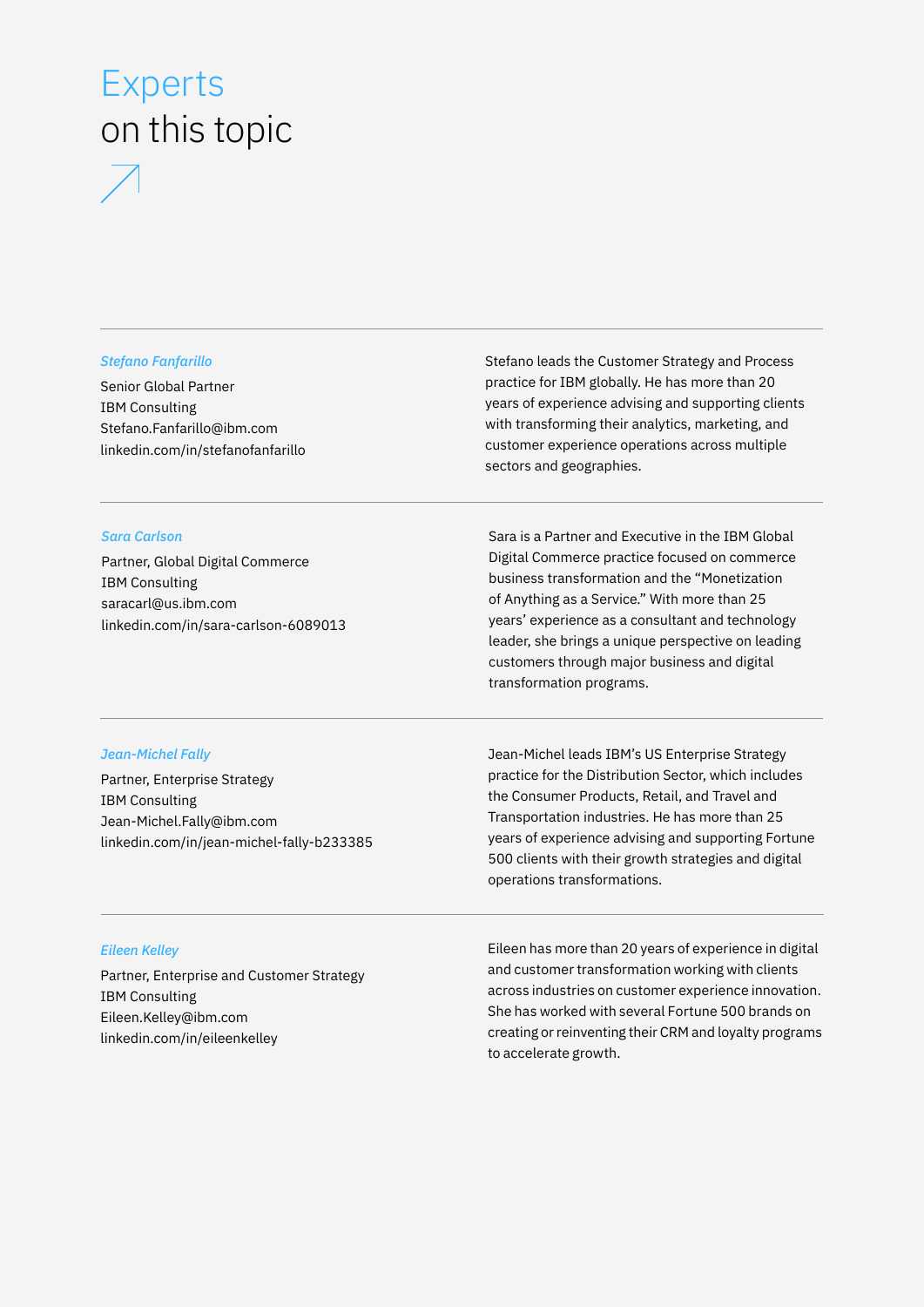

# Key takeaways

*The subscription market the shift from a traditional pay-per-product model to recurring payments for ongoing goods and services—has been expanding rapidly across industries.*

### See subscriptions through customers' eyes

It's easy to understand why businesses find subscriptions so appealing. They can offer companies plenty of potential rewards, from customer growth to recurring revenue. But before transaction-based companies make the switch to subscriptions, they need to fully examine the impact this shift could have on their customers.

### Cultivate relationships

For companies that have traditionally relied on transactional sales, or companies that haven't sold directly to the end customer, subscriptions require both a new business model and a new business mindset. It's not about selling one-off products or services; it's about cultivating lifelong customer relationships.

### Change the way of working

To develop long-term subscribers, companies may need to transform the way they work and how they measure success. They need the people, processes, and technology that can enable and enhance customer relationships with staying power.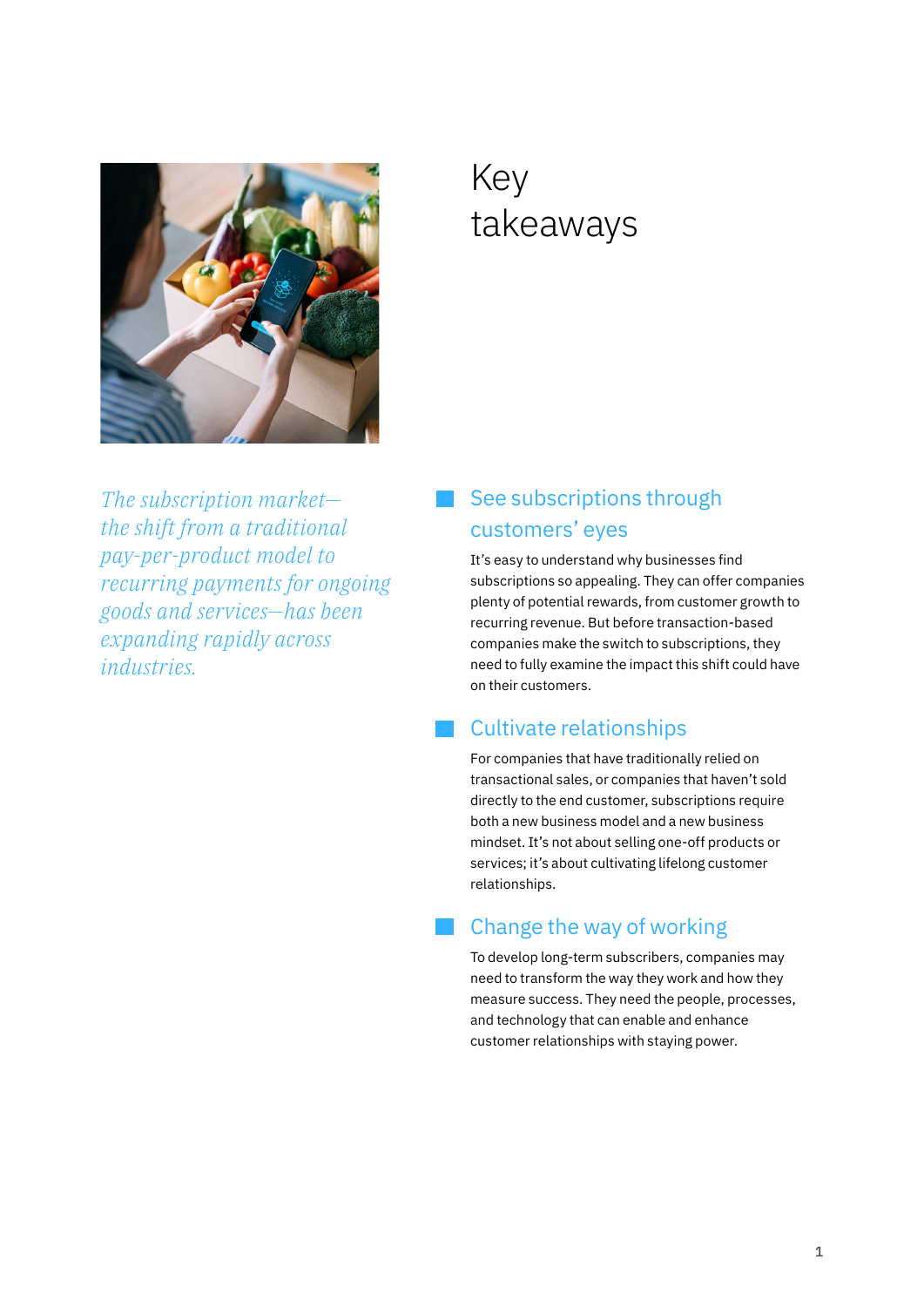# The subscription market: Are you ready?

#### More and more companies are converting their products and services into subscriptions—for immensely compelling reasons.

Organizations that offer subscriptions are gaining new customers, new revenue streams, and deep data on what they sell and to whom. They're turning occasional or even regular shoppers into potential lifelong customers. They're enjoying predictable recurring revenue and increased valuations, which can help sustain them through lean times. And they're accelerating revenue growth by continually introducing new subscription features and services to existing customers.<sup>1</sup>

Companies that have long sold one-off goods and services—what we refer to as transaction-based organizations—are eager to join the burgeoning subscription ranks so they can capture longer-term customer value. But for these companies, adopting a subscription model can also mean big changes in how they do business. The question is: are these organizations ready to make that transition?

To be sure, the subscription market—the shift from a traditional pay-per-product model to recurring payments for ongoing goods and services—has been expanding rapidly across industries (see "Perspective: The subscription evolution" on page 5). According to subscription management platform provider Zuora, subscription business revenue among its global users grew by 337% during the past decade.<sup>2</sup> As a result, the global subscription billing services market is expected to more than double in size from \$5.1 billion in 2020 to \$12.5 billion in 2026.3

The pandemic has accelerated this pivot. Stuck at home, many consumers started subscribing to products and services—from movies to groceries—that they couldn't readily access in person. In 2020, the number of subscribers increased by 90% over the previous year for subscription payment platform ReCharge.<sup>4</sup> According to one survey, US subscribers each had an average of 5 retail subscriptions in the last quarter of 2021—twice as many as in the first quarter.5 26% of US and 21% of UK consumers aged 18 to 40 purchased a new subscription in 2020, another survey found.<sup>6</sup>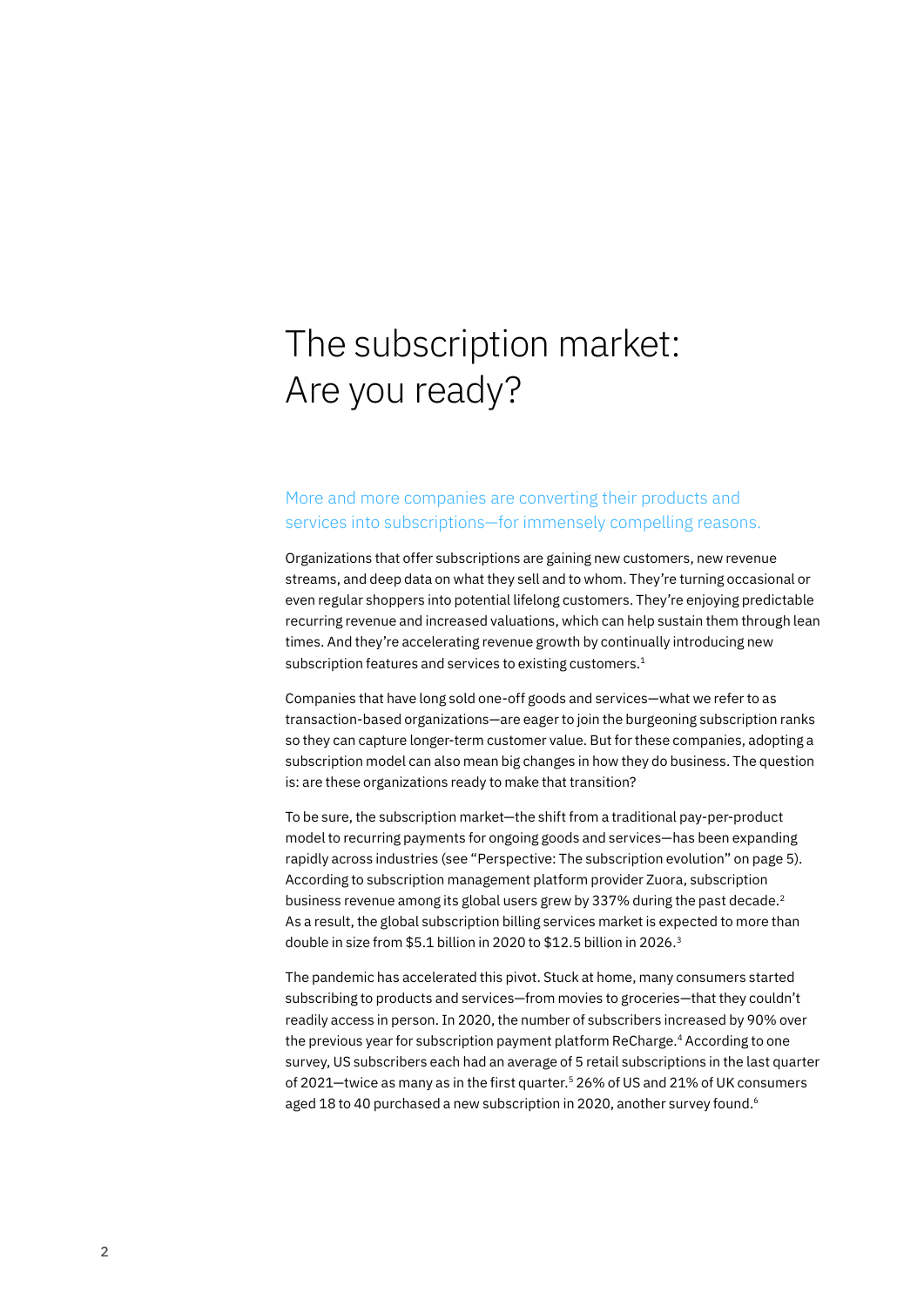Young consumers have spurred the subscription market, just as they have driven the sharing economy, which values access over ownership. In a recent IBM Institute for Business Value (IBV) study, more Gen Zs and Millennials, as compared to Gen Xers and older groups, have and want subscriptions (see Figure 1).7 And there's room for growth: while roughly a third of Gen Zs and Millennials already have subscriptions, nearly as many say they would like to try them.

For transaction-based companies, however, transitioning an existing product or service into a new subscription offering isn't as simple as flipping a switch. Many of these organizations haven't had to engage directly with their end customer. Subscriptions change all that. It's one thing for an auto manufacturer to sell a car through a dealer, who then watches the customer drive it off the lot. It's quite another for the manufacturer to sell a car subscription that places it in an ongoing, direct relationship with the driver.

Subscription success requires a different business model.8 For example, we see industrial products companies moving to recurring revenue models and building new subscriptions that could include products-as-a-service, one-time products, and connected services bundles. Even B2B distributors are finding ways to create and sell subscription offerings through their resellers, whether they be software-as-aservice (SaaS) products, bundles of SaaS, or customer services.

Underpinning these shifts is a strategy that clearly identifies why the business wants to adopt a subscription approach and how it can deliver and continually improve its offerings. Companies need a different way to determine value with new KPIs and success metrics. Subscriptions often require technology enhancements, improved data integration, and redefined workflows and models for numerous areas such as call center operations, AI-assisted support for customers and agents, order management, and supply chain operations. Organizations also need the talent to design and orchestrate the brand promise and interactions that can motivate one-time buyers to become recurring customers.

The subscription market is here. Are you ready to join it?

#### FIGURE 1

#### **Room to grow**

Consumer subscription footprint shows great potential to expand

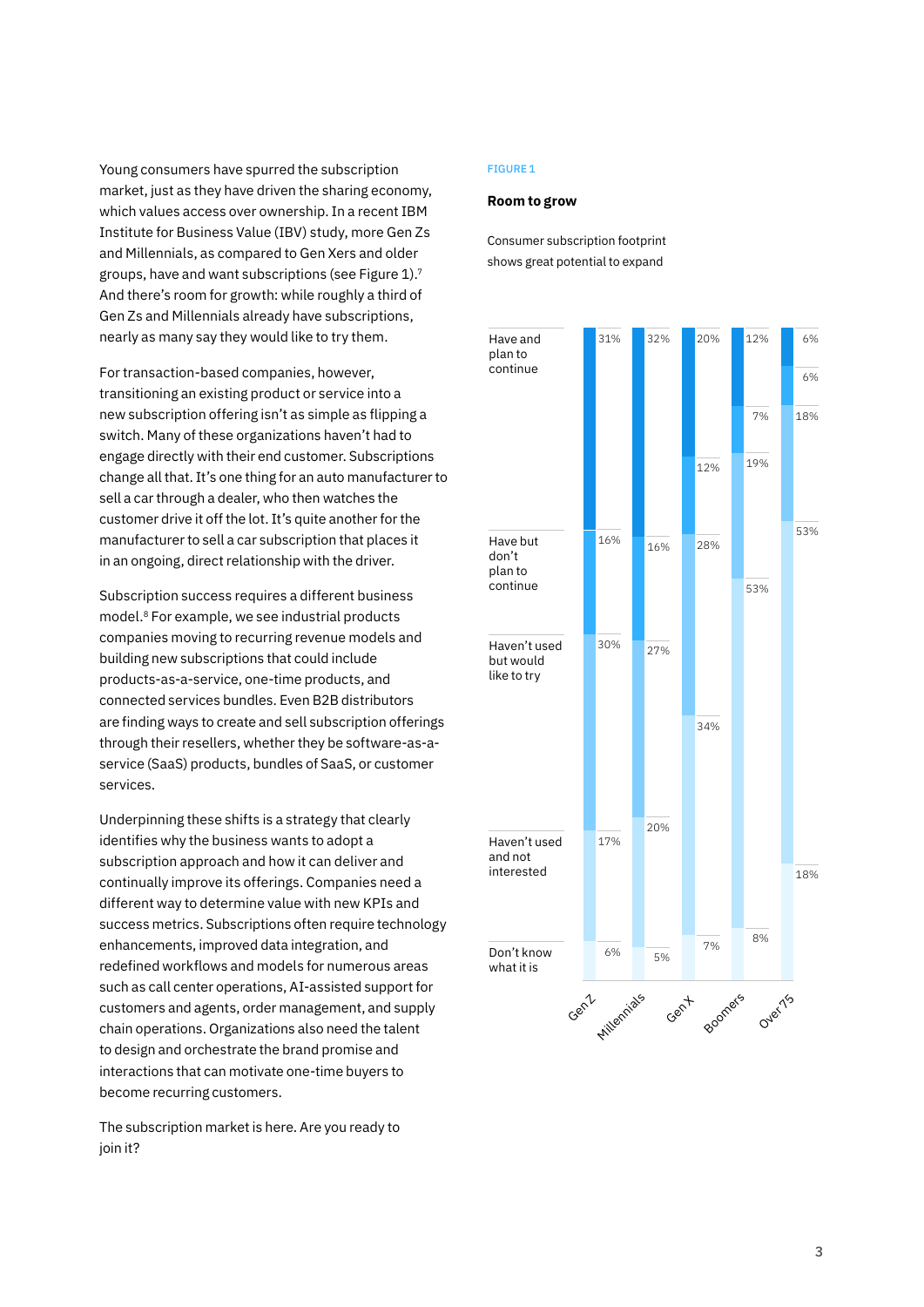# A different mindset

64% of subscribers feel more connected to companies where they have subscriptions.9

Adopting this business model begins with a different business mindset.

With subscriptions, it's not about hitting targets for discrete unit sales, it's about creating customer experiences that lead to renewals. It's less about selling products, and more about building long-term relationships and staying relevant to customers' ongoing wants and needs.

For companies unaccustomed to nurturing sustained relationships with customers, subscriptions can represent a fundamental paradigm shift. Relationships generate not only tangible benefits but intangible rewards, too: the positive feeling that engaged customers get, which propels them to keep coming back for more. Organizations must find out what their customers love—that's where opportunities for future growth exist.

There's much at stake in getting these relationships right. 64% of subscribers feel more connected to companies where they have subscriptions than with companies where they have one-off transactions, according to Zuora.<sup>9</sup> However, a subscription offering that is hastily introduced and misses the mark could end up wasting an organization's time and money. Worst case, it could strike a blow to the business's value and its reputation.10

Companies new to subscriptions need to take the long view. For example, after shifting to SaaS, some tech companies found their costs exceeded revenue at first and their share value temporarily dipped—but then their revenue and stock price later surged.<sup>11</sup>

The key is to recognize that a change of this magnitude requires a carefully crafted strategy to steer the organization through its transformation. The process begins with a seemingly simple but essential question: why offer subscriptions?

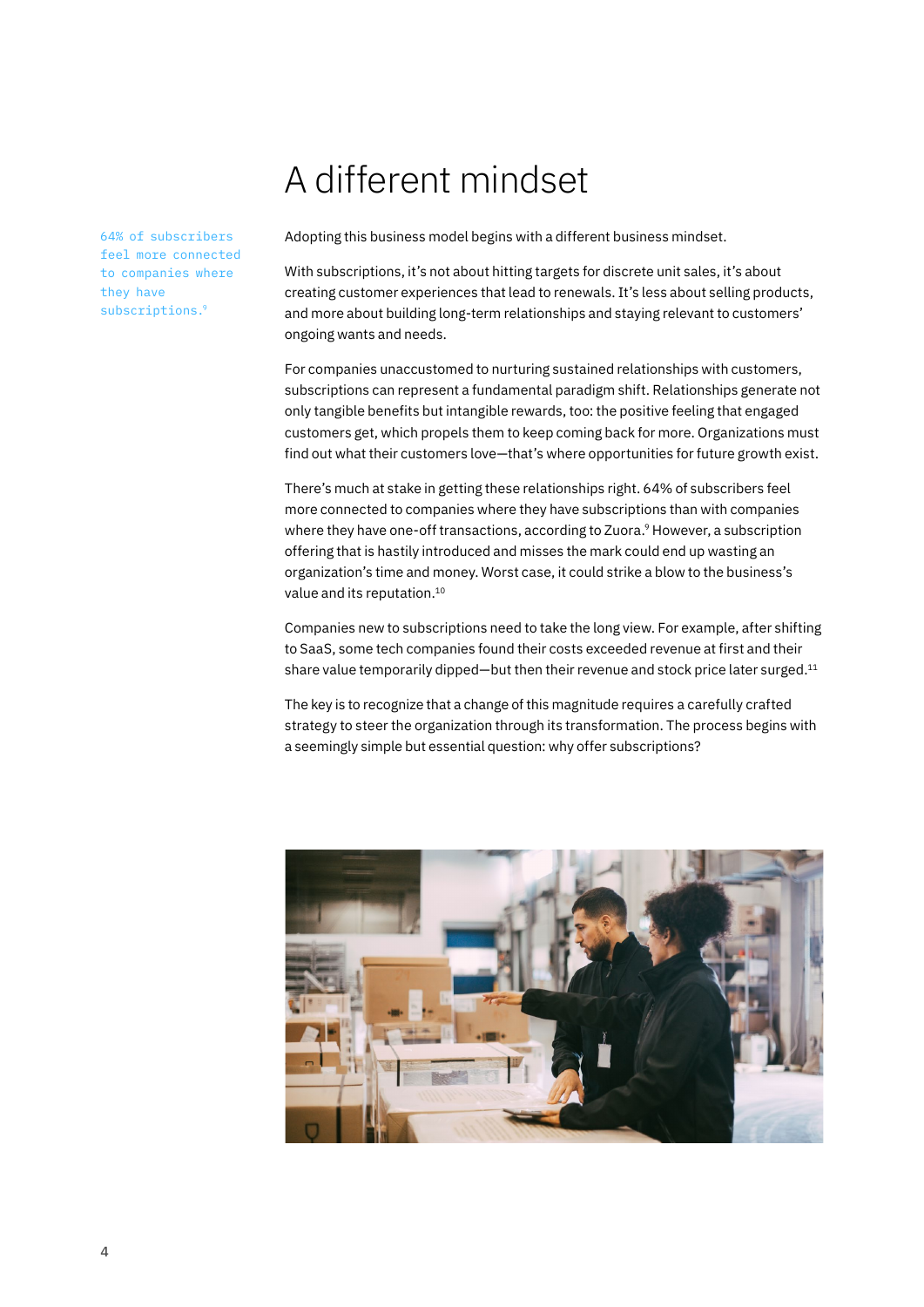Companies embarking on this journey often focus on reasons that reflect potential benefits to their businesses, including:

- *To increase revenue* by offering new or ancillary products and services or by acting as a gateway to break into new markets. For example, an automotive OEM can create a subscription that includes a car lease enhanced with personalized services for safety, security, and infotainment, thereby increasing its revenue beyond the standard lease of the car.
- *To improve resiliency* by maintaining a steady stream of predictable business that enables organizations to better weather market uncertainties and disruptions. The pandemic, especially, exposed how vulnerable companies can be when relying solely on discrete, one-off sales. Alternatively, companies can offer subscriptions for product reusables or bundles of products and reusables. The classic example of this driver is the razor company that gains business resiliency by providing blade refills over the life of the razor itself.
- *To build long-term relationships with customers* by engaging them directly over the life of a product or service. This has the potential to deliver more value over time to the business, compared to the cost of continually acquiring new customers. An HVAC manufacturer, for example, could elect to go direct to consumers by leasing the equipment to them and bundling their maintenance, reusables, and other products into a monthly subscription that supports the services business as well as signing the initial lease. And when it comes time to replace or upgrade the unit, there's a good chance a satisfied customer could continue doing business with the company.

These are all strong justifications for adopting a subscription model. However, these benefits overlook the primary consideration companies should be exploring at this stage: what's in it for the customer?

#### **Perspective**

### The subscription evolution

The subscription business model is on the rise, but it isn't new. After news publishers pioneered the model in the 17th century, early subscriptions involved a simple interaction: recurring access for recurring fees.12 Today, consumers use a platform ecosystem that in turn enables access to other services.

Modern subscription models and their payment structures, such as pay-as-you-go billing, have been made possible by advances in cloud technology. In 2013, Adobe switched from selling boxes of software to selling SaaS subscriptions. In just 5 years, the company went from \$200 million in annual revenue to over \$5 billion in recurring revenue.<sup>13</sup> Thanks to cloud technology, SaaS is now a dominant way to access software capabilities.

At the other end of the subscription-maturity spectrum are the auto industry, consumer packaged goods (CPG) manufacturers, and retailers. Some automakers and rental car companies now allow drivers to get behind the wheel for a monthly fee.<sup>14</sup> Car subscriptions can also include software services that provide autonomous and assisted driving capabilities—such as automatic assistance that helps keep a vehicle in its lane.15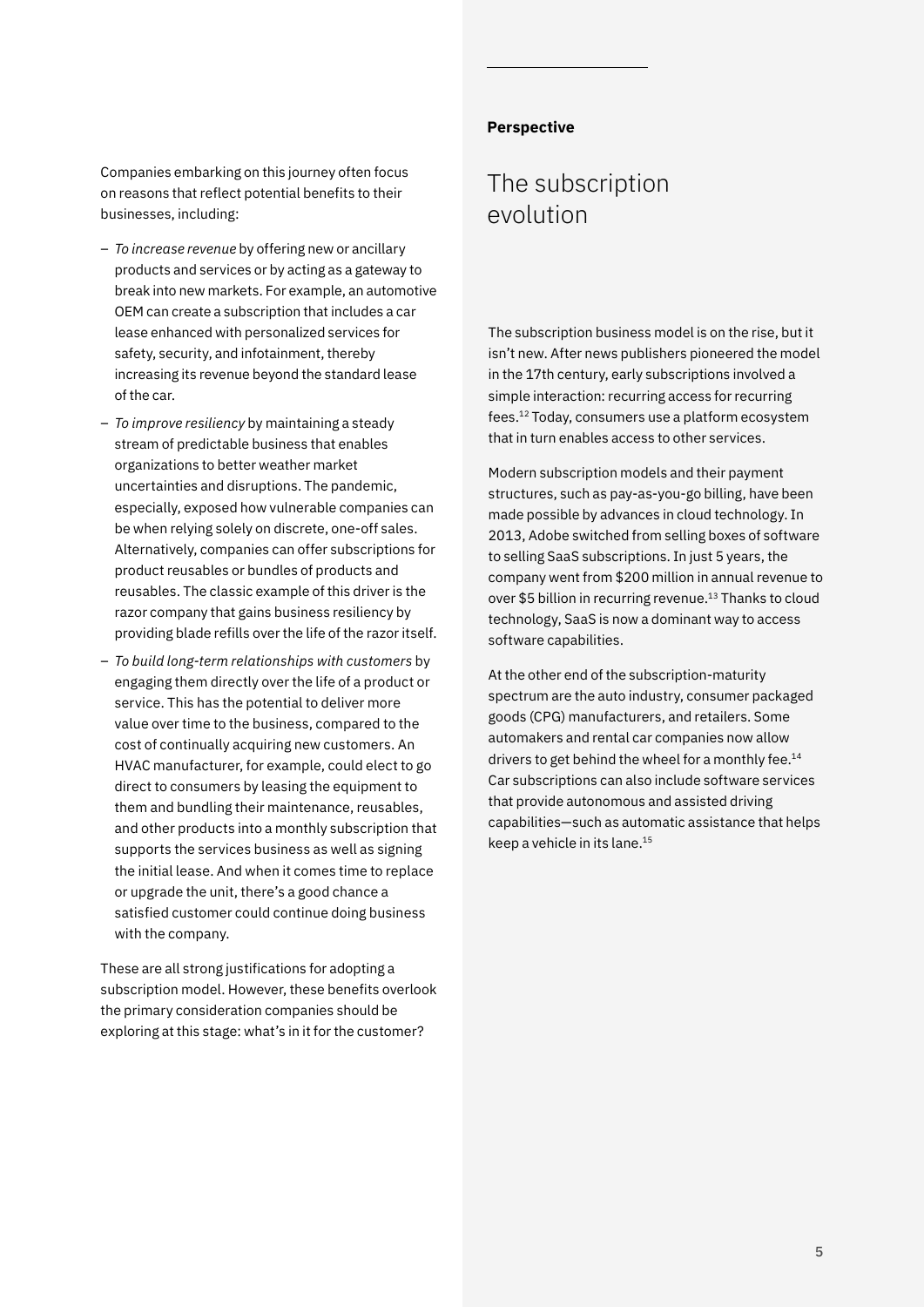Purpose-driven consumers now outnumber valuedriven consumers.

# Customer experience leads the way

Adopting a customer-centric approach is one of the first steps organizations need to take. A company is better able to design successful subscription offerings when it assesses its strategy through customers' eyes. This degree of examination goes beyond determining the advantages of products or services. It extends to fully understanding what customers want and need that is relevant enough for them to embark on a long-term trusted relationship with a brand.

You'll have to get to know your customers' current predilections well. Analysis of past purchasing patterns, segmentation and personalization strategies, and data will only get you so far. You also need to research how your target customers may have changed during the pandemic or in response to other global issues and events.

Cost, convenience, and value are the historical drivers of shopping behavior. But today, purpose-driven consumers who choose brands that align with their principles represent the largest segment of global consumers across all major product categories, according to a recent IBV survey.16 At 44% of respondents, purposedriven consumers have overtaken value-driven consumers (37%). For example, the market for reusable clothing that aligns with consumers' sustainability priorities has emerged as one of the strongest growth trends in the fashion industry.<sup>17</sup>

The pandemic has also had a profound impact on long-held B2B sales practices, with more than 70% of B2B decision makers now preferring to engage with suppliers virtually or through self-service rather than interacting in person with sales representatives.18

Instead of thinking about your customer experience through the lens of your current portfolio of products and services, take an outcome-based view to get at the essence of what customers need. For example, if an airline is looking for "continuous, no-interruption, operations," they don't just need jet engines. They also need ongoing monitoring and maintenance services, predictive maintenance, replacements, repairs, on-site inspections, operation failure recovery plans, and more. By probing outcomes, organizations can expand the aperture of related offerings they could provide and create new revenue opportunities ripe for a subscription model approach.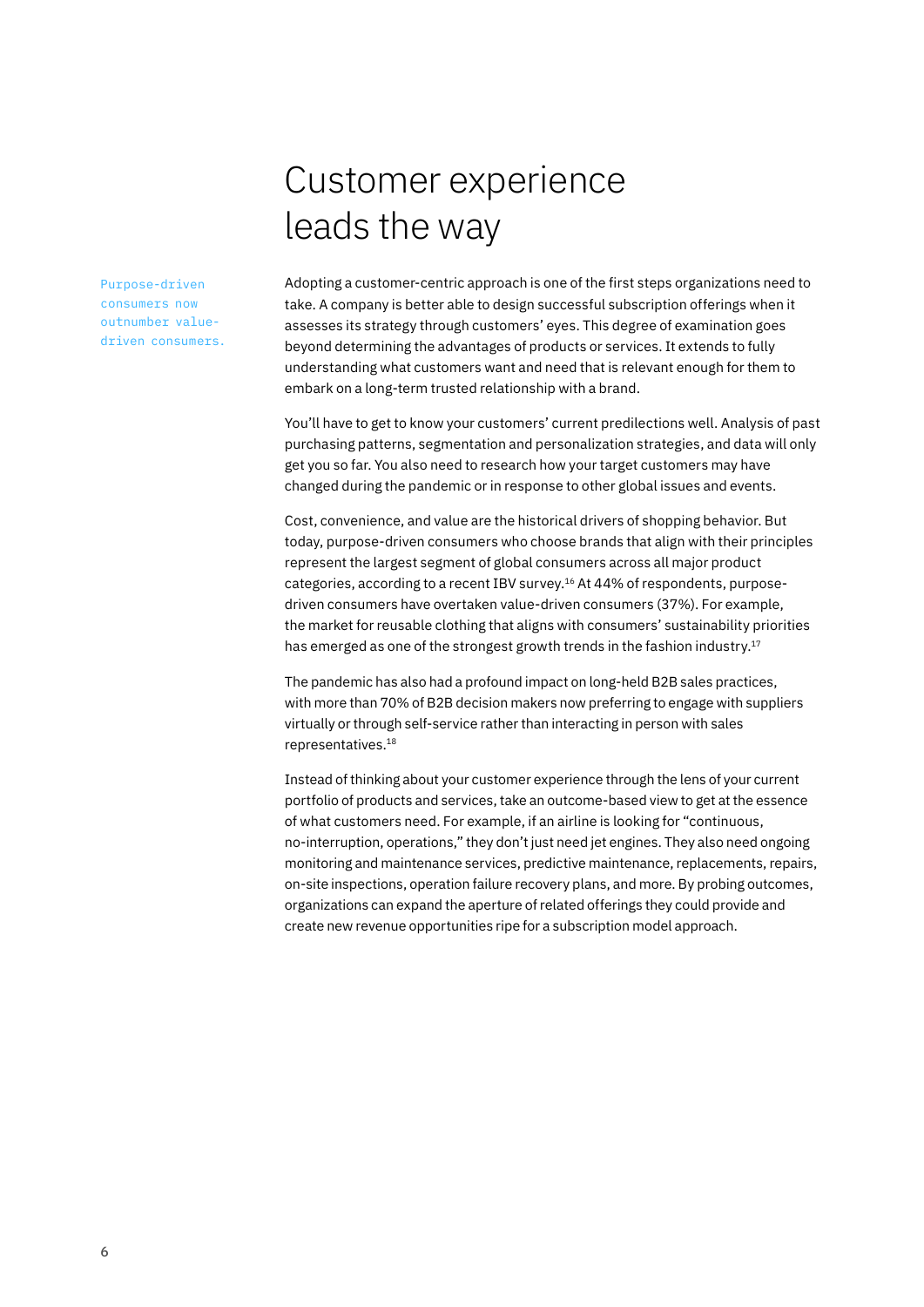Subscribers want trust, relevance, and convenience. Whether you are introducing new benefits, resolving pain points, or both, appraising the potential impact and value for customers can point you toward the subscription model that meets their needs:

- *Replenishment*: replacing the same products with automated renewal
- *Access*: offering special access to members-only items or offering long-term service contracts that could include products, maintenance bundles, and cloud services
- *Curation*: providing highly personalized products, services, and experiences based on customer preferences

You might adopt one, a combination, or a sequence of these subscription models. You could start with replenishment, then move into curation, or offer both at once. You might also pursue a mixed model of both subscriptions and unit sales, keeping existing customers while attracting new ones.

A relationship-first focus can also help organizations avoid potential pitfalls. Even if companies make it relatively simple and inexpensive for customers to add yet another subscription, too many subscriptions can lead to customer fatigue. Unlike one-time purchases, recurring purchases carry the expectation of ever-evolving services. It would be a mistake to assume that once customers purchase a subscription, they will simply continue to renew. While the percentage of US consumers who had subscriptions grew in 2020, it tapered off somewhat in 2021–from 47% to 41%.<sup>19</sup> It takes a continuous effort to earn and keep customers' loyalty, and stay relevant month after month, year after year.



Subscribers want trust, relevance, and convenience.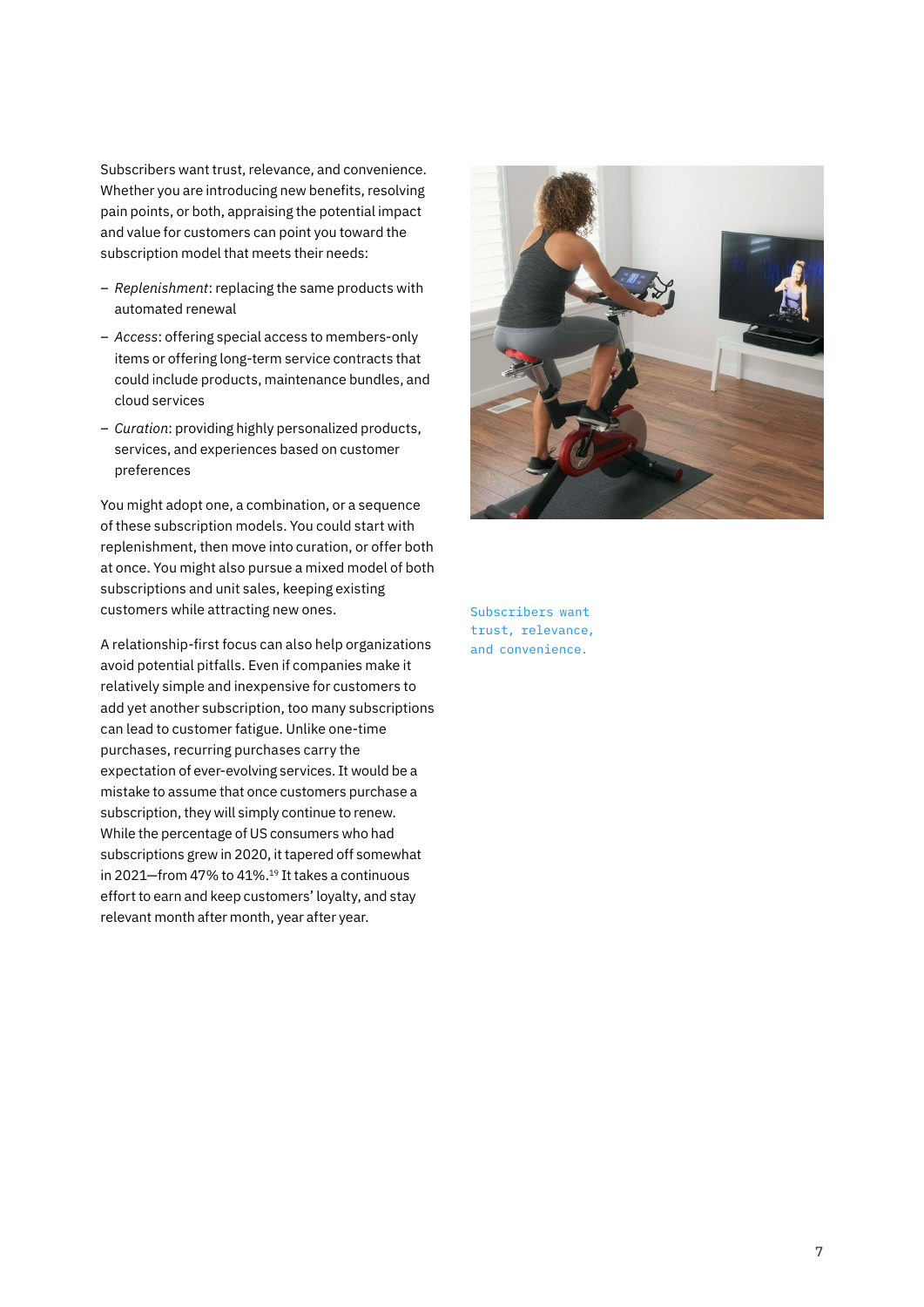# Rethinking the way you work

Subscriptions require changes to processes, people, and technology.

Subscriptions aren't operational add-ons. They require changes to processes, people, and technology. They alter how organizations earn and recognize revenue; how they track success; how they engineer their supply chains and operational workflows; and how they manage their customer relationships.

### Revenue recognition

Moving to recurring revenue and subscription models can increase the overall market value of companies. Subscription revenue may be smaller than revenue generated from one-off sales, and it may take longer to recoup the cost of the goods sold. However, revenue recognition and future potential revenue often result in a higher valuation for a business than quarterly one-off sales because of the presumed stability and predictability of future revenue streams.<sup>20</sup>

Transaction-based organizations need to adopt different revenue recognition and accounting systems capabilities and processes. Subscriptions and recurring revenue can be billed out in a variety of models that could also include one-time purchases (see Figure 2).

Organizations need to determine how changes, amendments, pauses and resumes, and cancellations of contracts and subscriptions can automatically flow through their financials and update their revenue backlog. This also translates into a whole new set of key metrics necessary to manage the business.

#### FIGURE 2

#### **Rethinking revenue**

Organizations select the revenue recognition model that supports their subscription approach

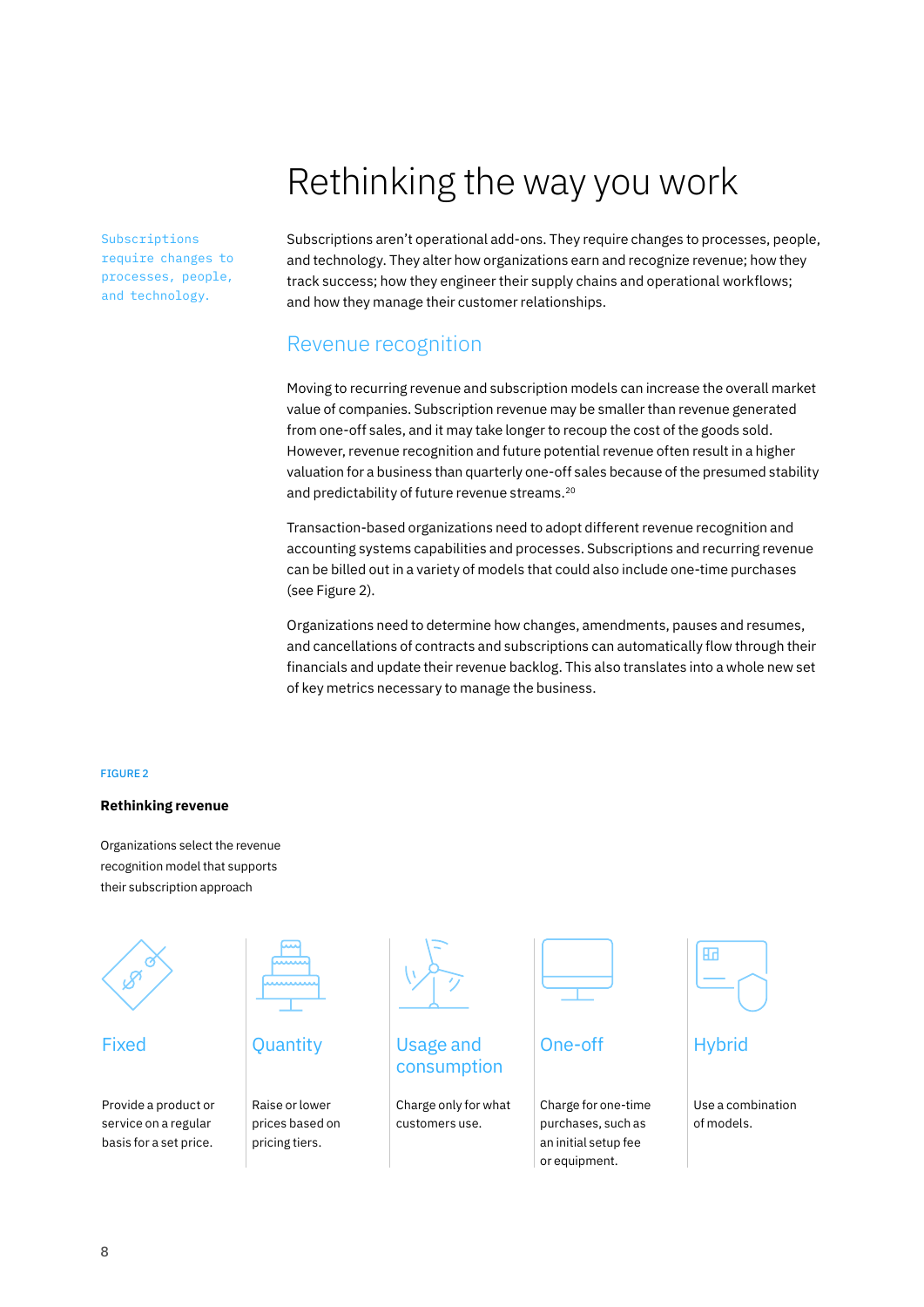#### **Metrics**

Conventional means for measuring business value may not be sufficient to provide an accurate assessment of growth derived from subscriptions. For example, in place of unit sales, companies skilled at subscriptionbased business models measure the success of their customer relationships by tracking metrics such as:

- Number of subscribers
- Monthly active users (MAU)
- Average revenue per user (ARPU)
- Annual recurring revenue (ARR)
- Rates of churn and retention
- Customer acquisition cost (CAC)
- Customer lifetime value (CLV)

Apple was one of those companies that switched from tracking transactional unit sales to tracking annual recurring revenue. As iPhone sales slowed, the tech giant announced it would stop reporting the number of devices it sold. Instead, it focused on the revenue generated from its services—which, by 2021, had become an \$86 billion business with 745 million paid subscribers, 160 million more than the year before.<sup>21</sup>

### Supply chains and operations

In addition to changing accounting systems and processes, organizations also need to consider the impact recurring orders could have on their supply chains and operations. An organization may opt to customize their existing supply chain, or they may need to build a new one. They may need to implement more sophisticated order management, flow-path automation, and order visibility to avoid the customer experience pitfalls that can result in attrition. Process mining also enables organizations to use their digital data and system paths to visualize and re-engineer workflows for improved cost and efficiency. With these types of capabilities, organizations can create a unified, friction-free buying experience for customers on the front end and a unified invoicing and payment system on the back end.

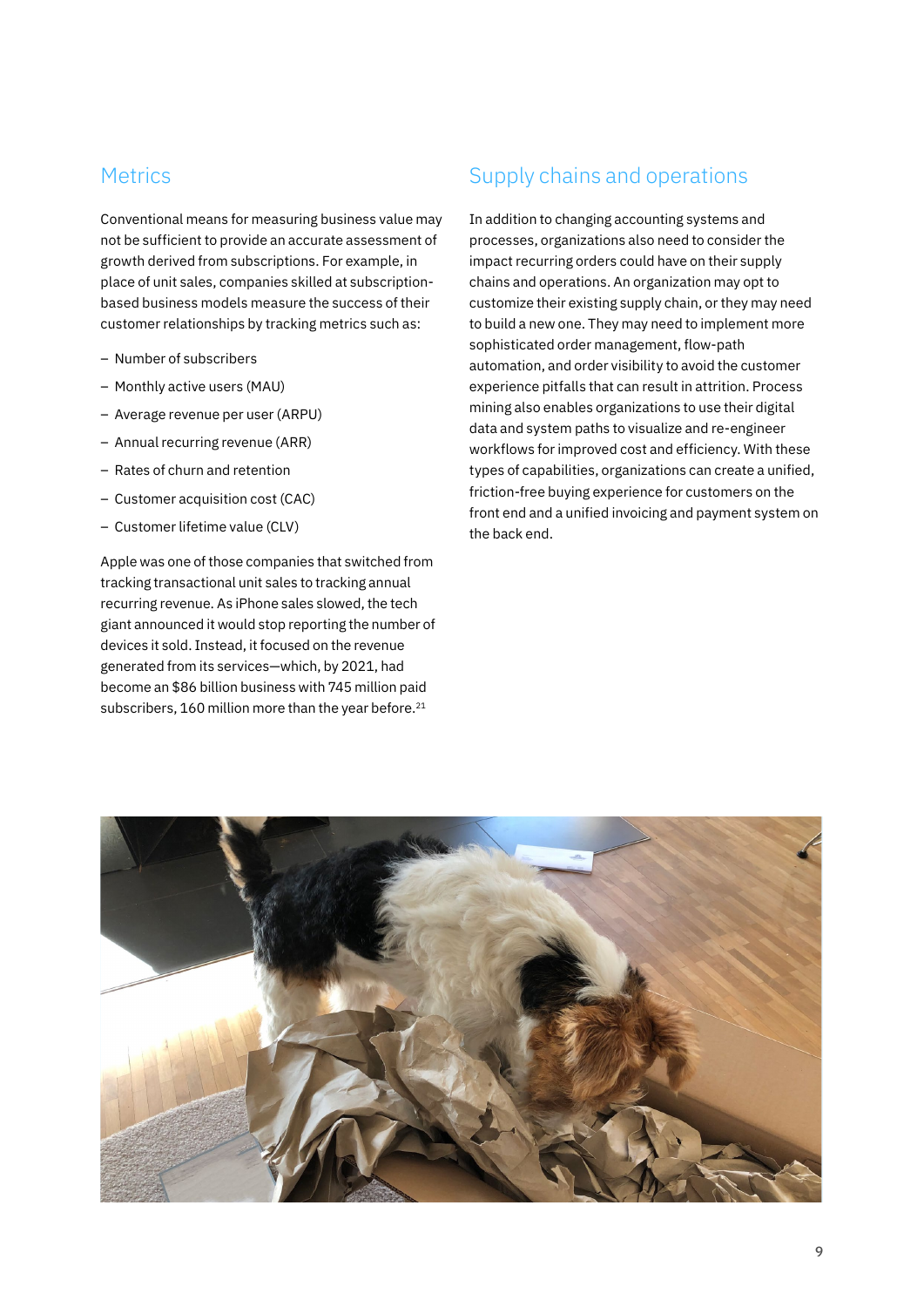### Subscriber management

With subscriptions, products become services, and services become relationships. To get relationships right, organizations need a subscriber management team to monitor customer engagement so they can continually improve the experience, as well as sell new features. To be effective, the team needs advanced data and analytics capabilities, supported by the necessary infrastructure and technologies that enable efficient workflows. They may need to revamp privacy and security strategies. Organizations accustomed to a waterfall process to deliver new products intermittently will also need to adopt an agile approach to enhance offerings in an ongoing loop of analysis, insight, ideation, design, and execution.

#### Data, analytics, and AI

Organizations need the systems to collect a comprehensive data profile of their subscribers: who they are, their locations, how they use products and services, the channels they frequent, how they respond to communications and interactions, how they feel about a product or service, what type of reviews they post on social media, and so on. In essence, businesses need a 360-degree view of each subscriber across all products, channels, and touchpoints.

Customer analytics can be built on top of this foundational layer to align product and service preferences, communication preferences, pricing and promotion response behavior, and relevant cross-sell or upsell opportunities. Organizations may need to modernize their data architecture and processes to capitalize on all data signals to gain a better understanding of their customers and anticipate their needs.

This effort requires deep analytical skills, as well as the skills to respond with personalized interactions finely tuned to engage subscribers and grow their value and loyalty. AI can play a powerful role here. It can help predict customers' wants and needs for more tailored services and product recommendations, and provide insights that guide the development of new offerings.

#### Privacy and security

Data is the lifeblood of subscription models. The wealth of customer data that can be captured with subscriptions, including sensitive payment information, requires organizations to become vigilant protectors of customer data. Companies may need to update and tighten their privacy policies and upgrade their cybersecurity capabilities to provide the safeguards necessary to earn customer trust.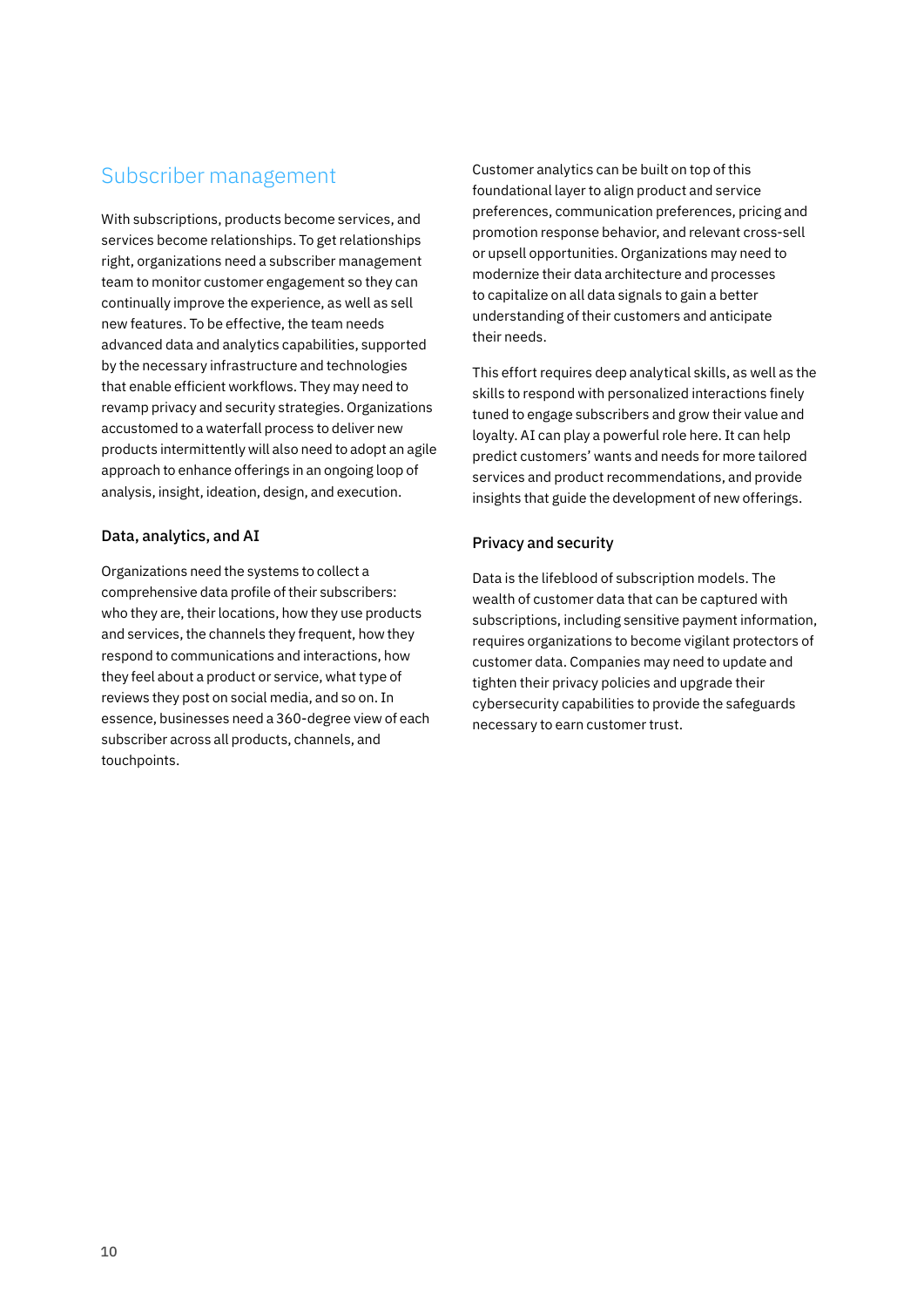# Designing for relevance and lifetime relationships

A customer-first focus should inform the entire subscription experience.

By delivering secure, relevant experiences that meet customers' individual needs and desires with convenience, ease, and a sense of value and purpose, companies can build the customer relationships that can drive retention. It's only with retained subscribers that an organization can achieve recurring revenue. This means subscriber retention and loyalty become equally important—if not more important than acquiring customers. Consider the customer lifetime value, the customer acquisition cost, and churn. The longer relationships last, the higher their value. The shorter the relationships, the more businesses have to spend to find and develop new customers.

For instance, 4 in 5 US households had subscription video-on-demand (SVOD) services in 2021. But over one-third (35%) of them canceled their subscriptions. Acquiring just one new SVOD subscriber can cost \$200.<sup>22</sup> And once you lose subscribers, it can be tough to win them back. While 80% of US consumers who signed up for new subscriptions in 2020 said they plan to keep them, those who unsubscribe have only an 11% likelihood of returning.<sup>23</sup>

A customer-first focus should inform the entire subscription experience. Make it both simple and attractive for customers to ease into the relationship. A free product or subscription period at the start could help lead to a devoted, dependable subscriber base.24 Sending customers meaningful, personalized offers for new products or services based on their current usage, as well as social media mentions or other interactions, help keep customers intrigued and engaged.

And, though it may seem counterintuitive, make it easy for customers to leave. Almost one-quarter of US consumers who aren't interested in product subscriptions say it's because they don't want to be locked in. More than half (53%) say a simpler pause or cancellation process could actually sway them to sign up in the first place.25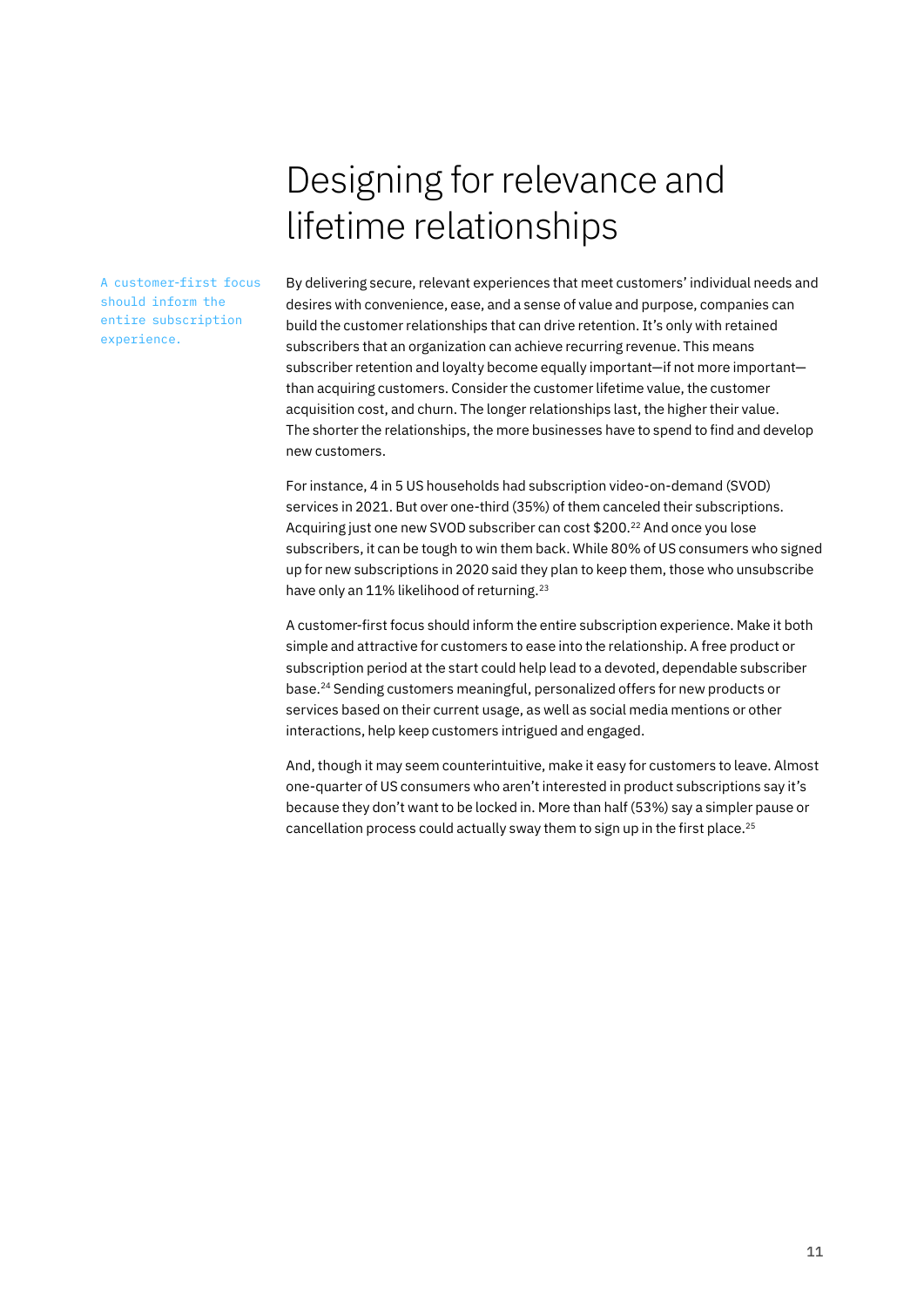# Action guide

*As a fundamentally different way of doing business, subscriptions can involve so much change that it can be overwhelming. But there are steps your organization can take to create an actionable subscription transformation strategy and become subscription ready.*

# $\odot$ 1

### Ask the hard "why"

Conduct a frank assessment of your current customer experience and how a shift to a subscription model would impact existing customers and future segments you plan to attract. Base your subscription transformation strategy on insights derived from data.

- *Mine existing customer data to identify behavior patterns* that can inform experience design decisions and features for your subscription service. Collect qualitative data from customer surveys and analysis of social commentary to uncover pain points and delights that may not be evident from your customer management systems.
- *Tap into the firsthand knowledge of your sales representatives and call center agents* who engage with customers directly to capture their perspectives on the customer impact of this shift.
- *Look beyond your organization* to gain a robust understanding of market opportunities, including new or expanded customer segments. Access market trend analysis from trusted external sources. Interview partners, vendors, and suppliers. Administer a competitive review to establish benchmarks for pricing and services. Explore other industries for innovations that could differentiate your offerings or approach.

# $\bigcap$

#### Look under the hood

Once you are clear that adopting a subscription model has potential for your business and customers, map how this change would affect functions across your enterprise. Conduct a cost-benefit analysis and value assessment to weigh the impact.

- *Consider subscription requirements for your IT infrastructure, tech stack, and data management* that cut across the enterprise. Do you have the robust customer data platform and analytics required to generate the necessary customer insight? Are your digital platforms instrumented to enable cross-channel interactions with your customers?
- *Include changes to processes, policies, and skill sets in your analysis*. In addition to IT and data analytics, think broadly about how subscriptions might affect workflows and skills in areas such as security, finance, operations, supply chain, product development and management, marketing, sales, and customer support. Component Business Modeling can also help an organization better understand the interdependent functions and skill sets required to deliver a continuously excellent customer experience.<sup>26</sup>
- *Extend your analysis to your ecosystem*. Can your current mix of partners, vendors, and suppliers support the changes you want to make? If your proposed subscription strategy creates opportunities for expanded services or products, what new partnerships do you need to build?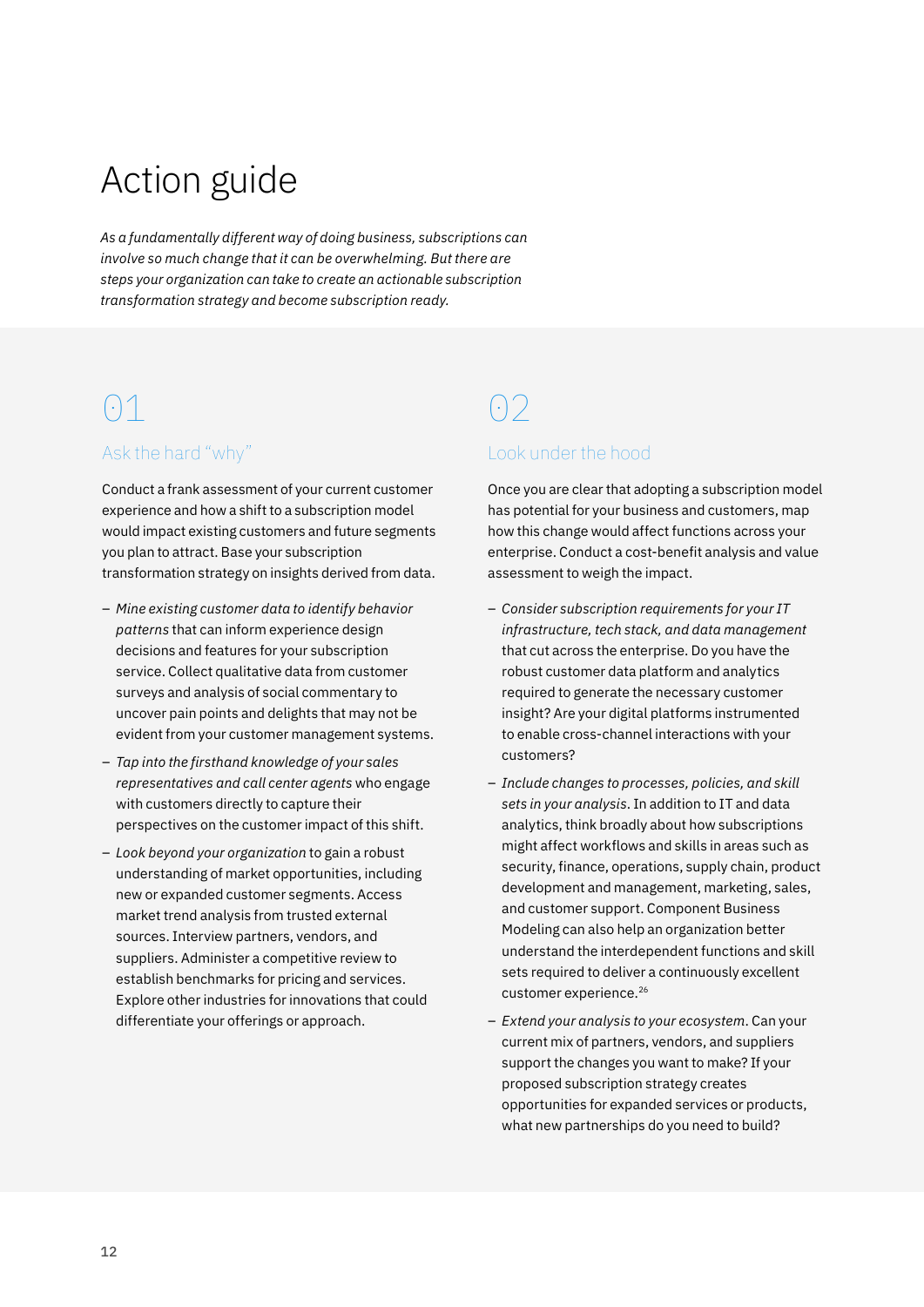# Action guide

## 03

#### Pull the right team together

Subscription services should be designed and managed by an interdisciplinary team of customer experience professionals and subscription SMEs who understand customer expectations and touchpoint dynamics—both physical and digital—across the entire subscription process.

- *Determine the cross-functional skill sets that need to be represented on the team* for successful program design. In addition to the customer-facing functions such as sales, marketing, and customer care, include areas such as product and service BUs, digital commerce, operations, fulfillment, and finance.
- *Adopt an agile approach and culture*, providing training and change management to enable your team to conduct multiple workstreams simultaneously with deep alignment and collaboration.
- *Empower the team* to not only develop and launch the subscription service but manage ongoing governance, monitor and measure overall performance, and work across the various internal functions—with external providers as needed—to continuously improve the experience.

# $\bigcap_{i=1}^n$

#### Start small, learn fast, and grow rapidly

How you start depends on your business goals. You might be initiating a major transformation from products to products-as-a-service. Or you may need to modernize a recurring revenue platform to scale faster and grow with more agility. Or perhaps you are testing a subscription model in a new market or for a new product or service. In each case, the depth and breadth of your upfront analysis can provide the insights you need to strategically map your subscription journey.

- *Test the waters by launching a Minimum Viable Experience (MVE).* It could be a subset of products or services that target a specific need or customer segment. As you execute, uncover leading practices that can quickly scale.
- *Measure the success of your customer relationships*. Establish benchmarks from the start that are tailored to subscription models, focusing on retention, churn, and the number of active subscribers. Assess the impact of each iteration as you continually make refinements.
- *Measure your employees' success*. Transforming your processes and workflows to be more efficient for employees can play a significant role in your subscription model's overall success. Pay close attention to employee satisfaction scores. Often, when they go up, so does the company's NPS score.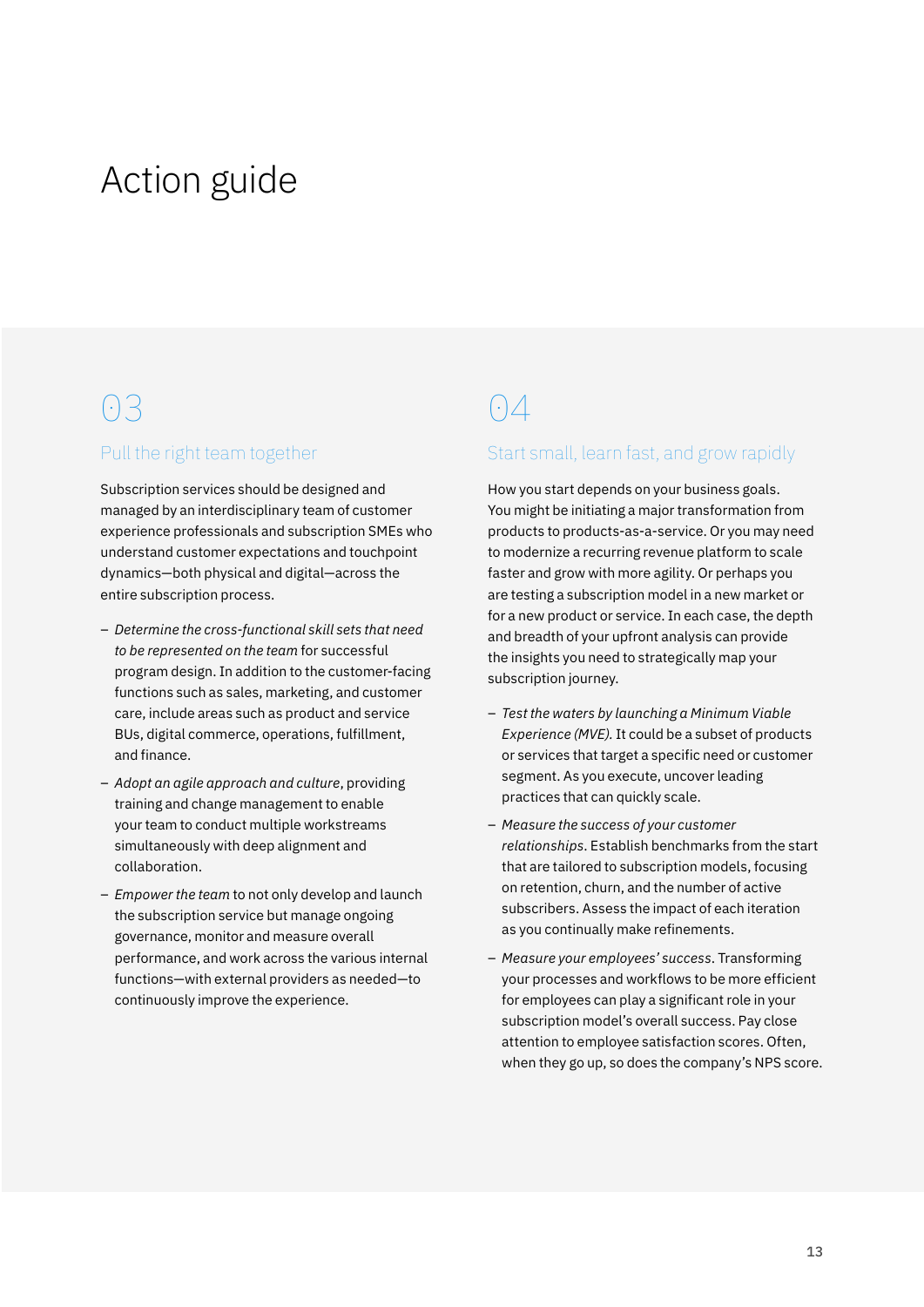### About Expert Insights

Expert Insights represent the opinions of thought leaders on newsworthy business and related technology topics. They are based on conversations with leading subject-matter experts from around the globe. For more information, contact the IBM Institute for Business Value at iibv@us.ibm.com.

### IBM Institute for Business Value

For two decades, the IBM Institute for Business Value has served as the thought leadership think tank for IBM. What inspires us is producing research-backed, technology-informed strategic insights that help leaders make smarter business decisions.

From our unique position at the intersection of business, technology, and society, we survey, interview, and engage with thousands of executives, consumers, and experts each year, synthesizing their perspectives into credible, inspiring, and actionable insights.

To stay connected and informed, sign up to receive IBV's email newsletter at [ibm.com/ibv](http://ibm.com/ibv). You can also follow [@IBMIBV on Twitter](https://twitter.com/IBMIBV) or find us on LinkedIn at<https://ibm.co/ibv-linkedin>.

### The right partner for a changing world

At IBM, we collaborate with our clients, bringing together business insight, advanced research, and technology to give them a distinct advantage in today's rapidly changing environment.

### Related reports

#### **Design Thinking isn't enough**

"Design Thinking isn't enough: How Business Design can shape your impact on people, profits, and the planet." IBM Institute for Business Value. November 2021. [https://www.ibm.com/thought-leadership/](https://www.ibm.com/thought-leadership/institute-business-value/report/business-design) [institute-business-value/report/business-design](https://www.ibm.com/thought-leadership/institute-business-value/report/business-design)

#### **The 2021 CEO Study**

"The 2021 CEO Study: Find your essential." IBM Institute for Business Value. February 2021. <https://ibm.co/c-suite-study-ceo>

#### **Balancing sustainability and profitability**

"Balancing sustainability and profitability: How businesses can protect people, planet, and the bottom line." IBM Institute for Business Value. April 2022. [https://ibm.co/2022-sustainability](https://ibm.co/2022-sustainability-consumer-research)[consumer-research](https://ibm.co/2022-sustainability-consumer-research)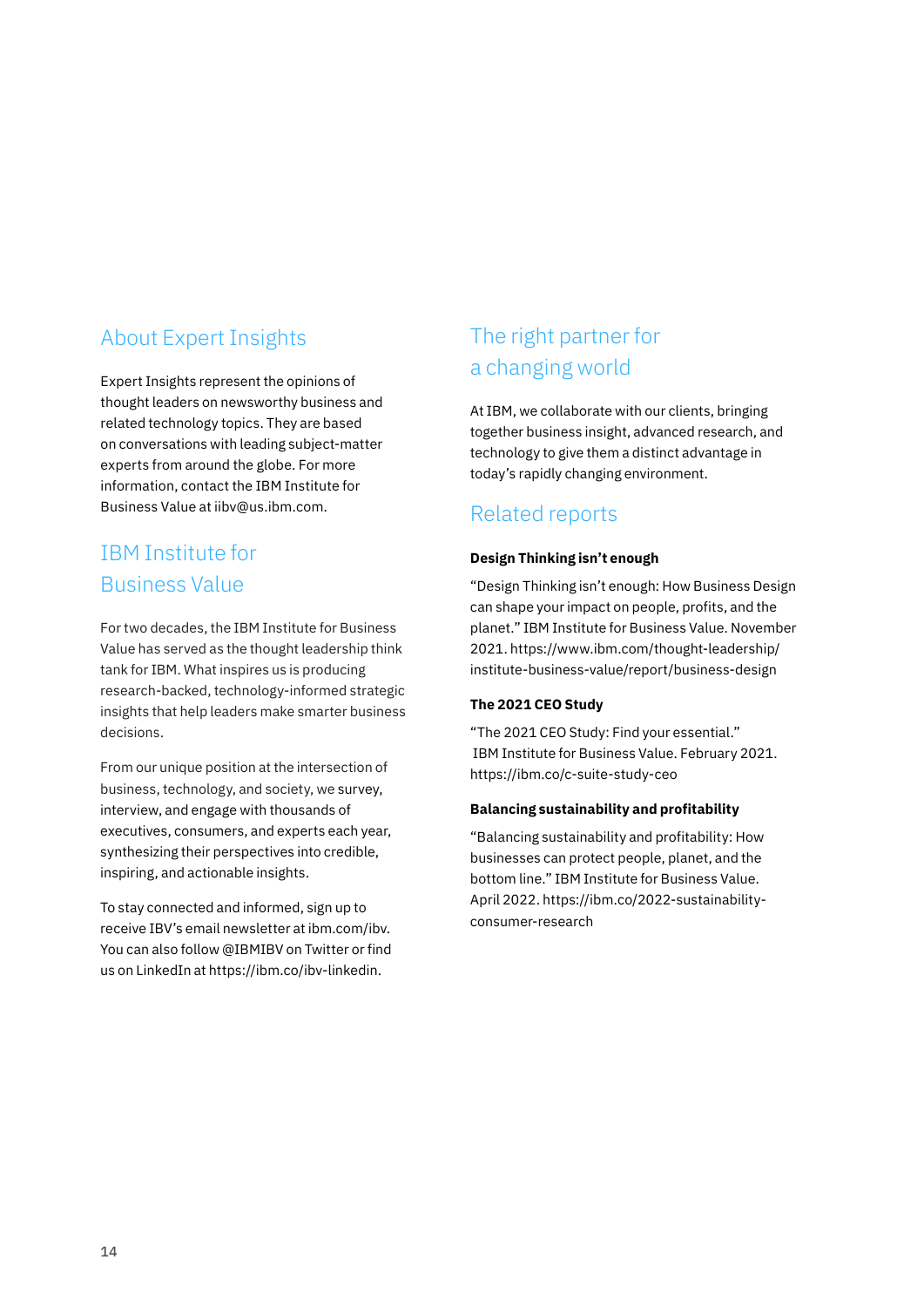### Notes and

#### sources

- 1 Long, Heather and Andrew Van Dam. "Everything's becoming a subscription, and the pandemic is partly to blame." Washington Post. June 1, 2021. https://www. washingtonpost.com/business/2021/06/01/ subscription-boom-pandemic
- 2 "Subscription economy index level reaches 437 over nearly a decade as consumer buying preferences shift from ownership to usership." March 2, 2021. Zuora, Inc. press release. [https://www.zuora.com/press-release/](https://www.zuora.com/press-release/subscription-business-revenue-grows-437-over-nearly-a-decade-as-consumer-buying-preferences-shift-from-ownership-to-usership) [subscription-business-revenue-grows-437-over-nearly](https://www.zuora.com/press-release/subscription-business-revenue-grows-437-over-nearly-a-decade-as-consumer-buying-preferences-shift-from-ownership-to-usership)[a-decade-as-consumer-buying-preferences-shift-from](https://www.zuora.com/press-release/subscription-business-revenue-grows-437-over-nearly-a-decade-as-consumer-buying-preferences-shift-from-ownership-to-usership)[ownership-to-usership](https://www.zuora.com/press-release/subscription-business-revenue-grows-437-over-nearly-a-decade-as-consumer-buying-preferences-shift-from-ownership-to-usership)
- 3 " Subscription/Recurring Billing Management Market Research Report by Product, by Payment Mode, by Industry, by Deployment, by Region - Global Forecast to 2026 - Cumulative Impact of COVID-19." 360iResearch™. January 2022. [https://www.researchandmarkets.com/](https://www.researchandmarkets.com/reports/4807804/) [reports/4807804/](https://www.researchandmarkets.com/reports/4807804/)
- 4 "The State of Subscription Commerce 2021." ReCharge Payments. Accessed March 28, 2022. https:// rechargepayments.com/downloads/state-ofsubscription-commerce-report-2021.pdf
- 5 "Average US Consumer Now Has 5 Retail Subscriptions." Yahoo! November 26, 2021. https://www.yahoo.com/ video/average-us-consumer-now-5-090001666. html?guccounter=1
- 6 "D2C Digest: Unmissable insight for direct-to consumer brands, Subscriptions issue." Attest. Accessed March 28, 2022. https://www.askattest.com/reports-guides/ d2c-digest-subscriptions-issue-2
- 7 IBV Consumer Study 2022. Unpublished data. IBM Institute for Business Value. January 2022.
- 8 "The power of subscription models." The Economist. June 16, 2020. https://applied.economist.com/ articles/a-notion-worth-subscribing-to
- 9 "Subscription economy index level reaches 437 over nearly a decade as consumer buying preferences shift from ownership to usership." March 2, 2021. Zuora, Inc. press release.https://www.zuora.com/press-release/ subscription-business-revenue-grows-437-over-nearlya-decade-as-consumer-buying-preferences-shift-fromownership-to-usership
- 10 Choi, Michele, Stephen Moss, Jesse Nading, Emily Reasor, and David Remley. "Sign up now: Creating consumer—and business—value with subscriptions." McKinsey & Company. May 26, 2021. https://www.mckinsey.com/ business-functions/marketing-and-sales/our-insights/sign-upnow-creating-consumer-and-business-value-withsubscriptions
- 11 Nurkka, Jaako, Josef Waltl, and Oliver Alexy. "How Investors React When Companies Announce They're Moving to a SaaS Business Model." Harvard Business Review. January 12, 2017. https://hbr.org/2017/01/ how-investors-react-when-companies-announcetheyre-moving-to-a-saas-business-model
- 12 Nguyen, Terry. "How subscriptions took over our lives." Vox. April 29, 2021. https://www.vox.com/the-goods/ 22403782/subscription-boom-fatigue-content
- 13 Koetsier, John. "Adobe's path from \$200 million to \$5 billion in recurring revenue." VentureBeat. May 15, 2019. https://venturebeat.com/2019/05/15/adobes-pathfrom-200-million-to-5-billion-in-recurring-revenue
- 14 Szymkowski, Sean. "Try a Tesla Model 3 before you buy with Autonomy subscription service." CNET. January 24, 2022. https://www.cnet.com/roadshow/news/ tesla-model-3-autonomy-subscription-service
- 15 Berk, Brett. "On-Demand Options: Automakers Move Toward Subscription Services." Car and Driver. October 2, 2021. https://www.caranddriver.com/features/ a37419225/on-demand-options-automakers; Fox, Matthew. "General Motors could surge 46% as it transitions vehicle software to a recurring subscription model, Wedbush says" Business Insider. October 12, 2021. [https://markets.businessinsider.com/](https://markets.businessinsider.com/news/stocks/general-motors-stock-price-software-revenue-drives-autonomous-subscription-model-2021-10) [news/stocks/general-motors-stock-price-software-revenue](https://markets.businessinsider.com/news/stocks/general-motors-stock-price-software-revenue-drives-autonomous-subscription-model-2021-10)[drives-autonomous-subscription-model-2021-10](https://markets.businessinsider.com/news/stocks/general-motors-stock-price-software-revenue-drives-autonomous-subscription-model-2021-10)
- 16 Haller, Karl, Mary Wallace, Jane Cheung, and Sachin Gupta. "Consumers want it all: Hybrid shopping, sustainability, and purpose-driven brands." IBM Institute for Business Value. January 12, 2022. https://ibm. co/2022-consumer-study
- 17 "2021 Resale Report." thredUp. Accessed March 28, 2022. https://www.thredup.com/resale/#resaleindustry
- 18 Bages-Amat, Arnau, Liz Harrison, Dennis Spillecke, and Jennifer Stanley. "These eight charts show how COVID-19 has changed B2B sales forever." McKinsey & Company. October 14, 2020. https://www.mckinsey. com/business-functions/marketing-and-sales/ our-insights/these-eight-charts-show-how-covid-19-haschanged-b2b-sales-forever
- 19 "D2C Digest: Unmissable insight for direct-to consumer brands, Subscriptions issue." Attest. Accessed March 28, 2022. https://www.askattest.com/reports-guides/ d2c-digest-subscriptions-issue-2
- 20 Based on internal IBM experience.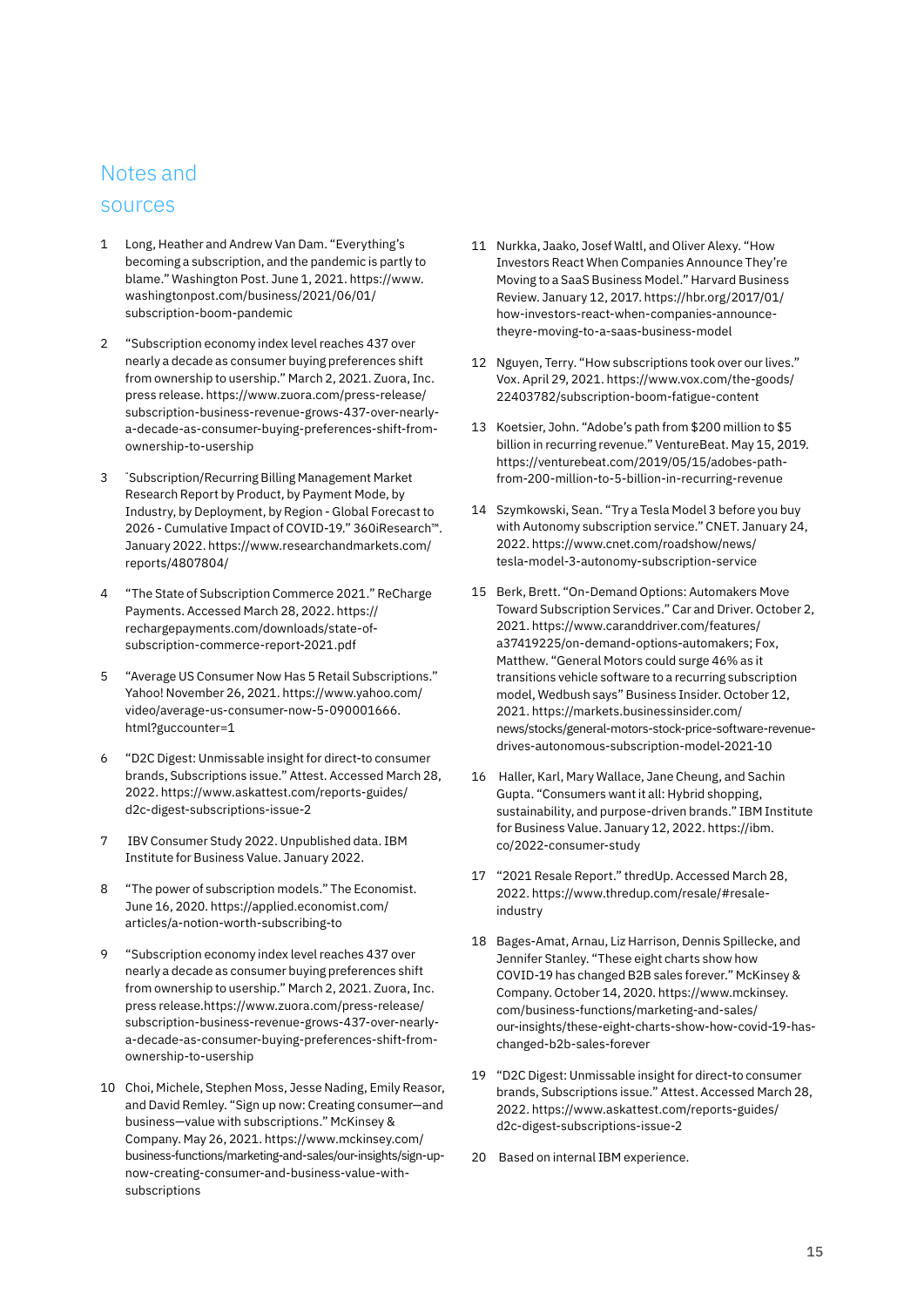- 21 Evans, Jonny. "What Apple's approach to building services income tells us." Computerworld. December 21, 2021. https://www.computerworld.com/ article/3645372/what-apples-approach-to-buildingservices-income-tells-us.html
- 22 Arkenberg, Chris, Paul Lee, Andrew Evans, and Kevin Westcott. "As the world churns: The streaming wars go global." Deloitte. December 1, 2021. https://www2. deloitte.com/xe/en/insights/industry/technology/ technology-media-and-telecom-predictions/2022/ streaming-video-churn-svod.html
- 23 Choi, Michele, Stephen Moss, Jesse Nading, Emily Reasor, and David Remley. "Sign up now: Creating consumer—and business—value with subscriptions." McKinsey & Company. May 26, 2021. https://www. mckinsey.com/business-functions/marketingand-sales/our-insights/sign-up-now-creating-consumerand-business-value-with-subscriptions
- 24 "Deep Dive: How Box Subscriptions Can Lean On Convenience, Smooth Payments To Keep Customers Engaged." PYMNTS. June 22, 2021. https://www. pymnts.com/subscription-commerce/2021/ how-box-subscriptions-can-lean-on-conveniencesmooth-payments-to-keep-customers-engaged/
- 25 "D2C Digest: Unmissable insight for direct-to consumer brands, Subscriptions issue." Attest. Accessed March 28, 2022. https://www.askattest.com/reportsguides/d2c-digest-subscriptions-issue-2
- 26 Giesen, Edward, André Ribeiro, and Anthony Marshall. "Accelerating Digital Reinvention with component business modeling." IBM Institute for Business Value. June 5, 2017. [https://www.ibm.com/thought](https://www.ibm.com/thought-leadership/institute-business-value/report/digital-reinvention-component-business-modeling?mhsrc=ibmsearch_a&mhq=component%20business%20model)[leadership/institute-business-value/port/digital-reinvention](https://www.ibm.com/thought-leadership/institute-business-value/report/digital-reinvention-component-business-modeling?mhsrc=ibmsearch_a&mhq=component%20business%20model)[component-business-modeling?mhsrc=ibmsearch\\_](https://www.ibm.com/thought-leadership/institute-business-value/report/digital-reinvention-component-business-modeling?mhsrc=ibmsearch_a&mhq=component%20business%20model) [a&mhq=component%20business%20model](https://www.ibm.com/thought-leadership/institute-business-value/report/digital-reinvention-component-business-modeling?mhsrc=ibmsearch_a&mhq=component%20business%20model)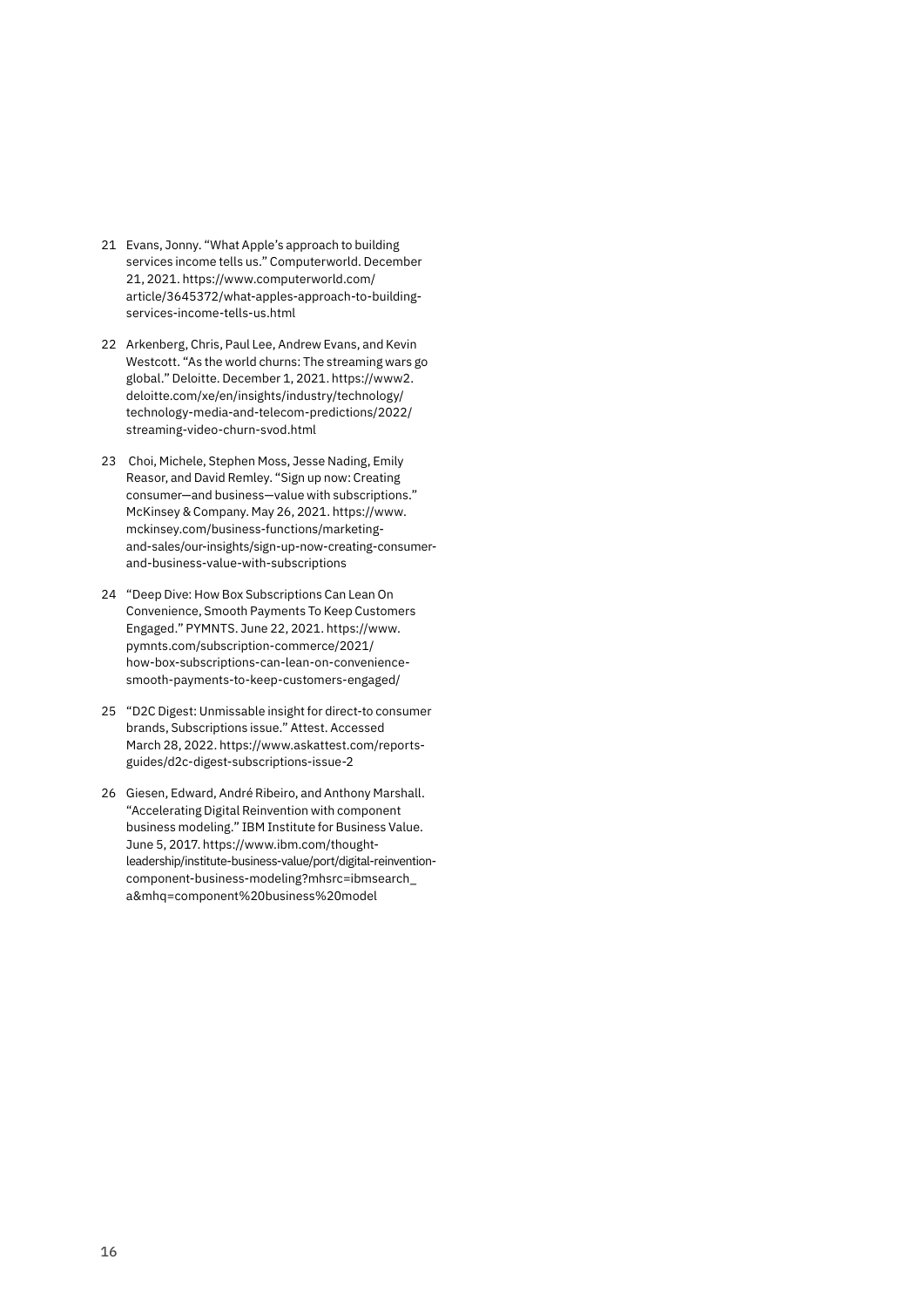© Copyright IBM Corporation 2022

IBM Corporation New Orchard Road Armonk, NY 10504

Produced in the United States of America | June 2022

IBM, the IBM logo, [ibm.com](http://ibm.com) and Watson are trademarks of International Business Machines Corp., registered in many jurisdictions worldwide. Other product and service names might be trademarks of IBM or other companies. A current list of IBM trademarks is available on the web at "Copyright and trademark information" at: [ibm.com/legal/copytrade.shtml.](http://ibm.com/legal/copytrade.shtml)

This document is current as of the initial date of publication and may be changed by IBM at any time. Not all offerings are available in every country in which IBM operates.

THE INFORMATION IN THIS DOCUMENT IS PROVIDED "AS IS" WITHOUT ANY WARRANTY, EXPRESS OR IMPLIED, INCLUDING WITHOUT ANY WARRANTIES OF MERCHANTABILITY, FITNESS FOR A PARTICULAR PURPOSE AND ANY WARRANTY OR CONDITION OF NON-INFRINGEMENT. IBM products are warranted according to the terms and conditions of the agreements under which they are provided.

This report is intended for general guidance only. It is not intended to be a substitute for detailed research or the exercise of professional judgment. IBM shall not be responsible for any loss whatsoever sustained by any organization or person who relies on this publication.

The data used in this report may be derived from third-party sources and IBM does not independently verify, validate or audit such data. The results from the use of such data are provided on an "as is" basis and IBM makes no representations or warranties, express or implied.